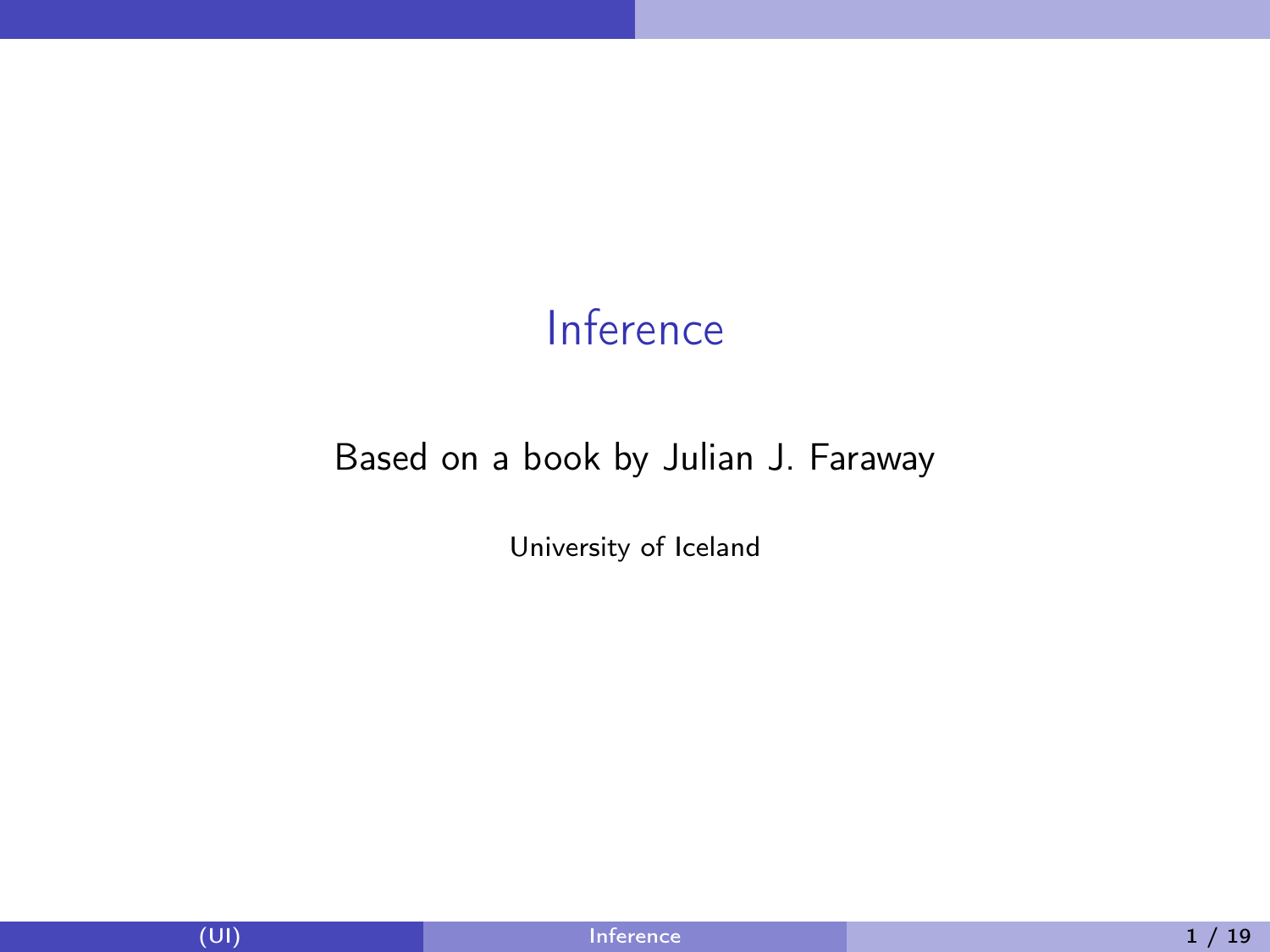# Inference in MLR

- If we want to make any confidence intervals or perform any hypothesis tests we will need to assume some distributional form for the errors  $\varepsilon$ .
- The usual assumption is that the errors are independent and identically normally distributed with mean 0 and variance  $\sigma^2$ , i.e.  $\varepsilon \sim N(0, \sigma^2 I)$
- It is possible to handle non-identity variance matrices provided we know the form - see Chapter 5.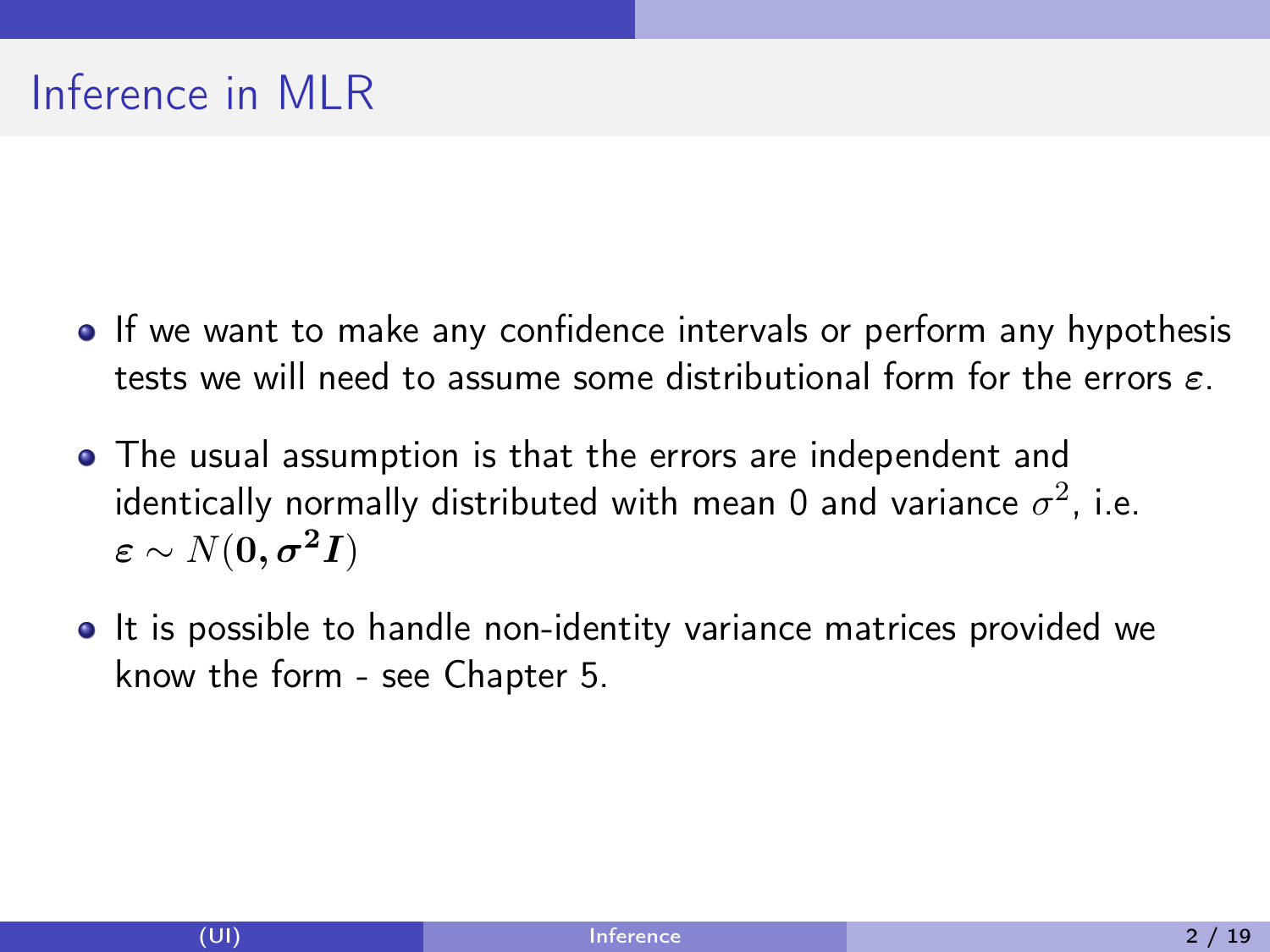#### Hypothesis tests to compare models

- Given several predictors for a response we might wonder whether all are needed.
- Consider a large model,  $\Omega$ , and a smaller model,  $\omega$ , which consists of a subset of the predictors that are in  $\Omega$ .
- $\bullet$  We will take  $\omega$  to represent the null hypothesis and  $\Omega$  to represent the alternative.
- **If**  $RSS_{\omega}$   $RSS_{\Omega}$  is small, then  $\omega$  is an adequate model relative to  $\Omega$ . This suggests that something like

$$
\frac{RSS_{\omega} - RSS_{\Omega}}{RSS_{\Omega}}
$$

would be a potentially good test statistic. You will see in later courses that the same statistic arises from the likelihood ratio testing approach.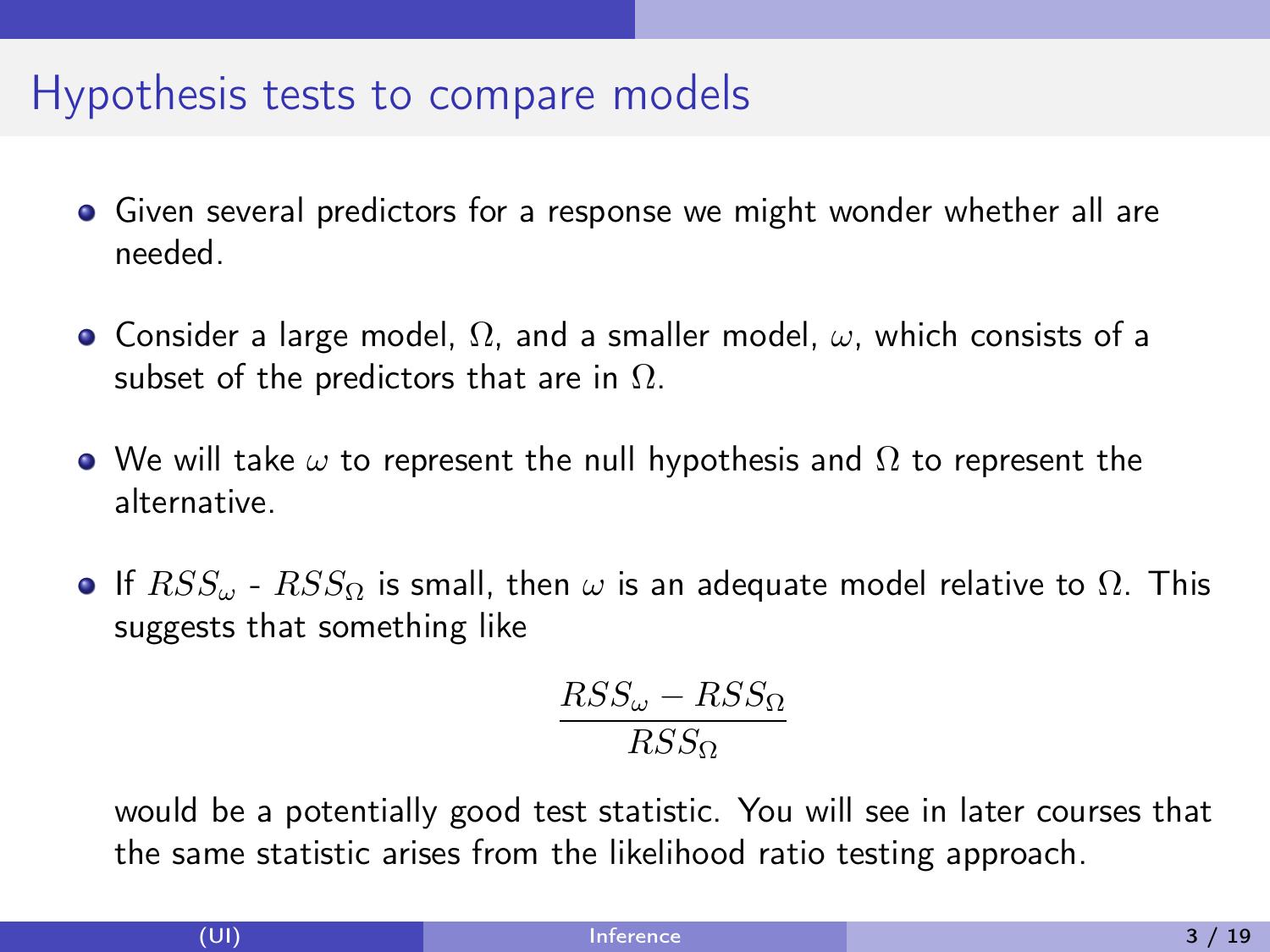Now suppose that the dimension (no. of parameters) of  $\Omega$  is q and the dimension of  $\omega$  is  $p$ .

If the null hypothesis is true the following holds (Cochran's theorem):

$$
\frac{RSS_{\omega} - RSS_{\Omega}}{q - p} \sim \sigma^2 \chi^2_{q-p} \text{ and } \frac{RSS_{\Omega}}{n - q} \sim \sigma^2 \chi^2_{n - q}
$$

and

$$
\frac{(RSS_{\omega} - RSS_{\Omega})/(q-p)}{RSS_{\Omega}/(n-q)} \sim F_{q-p,n-q}
$$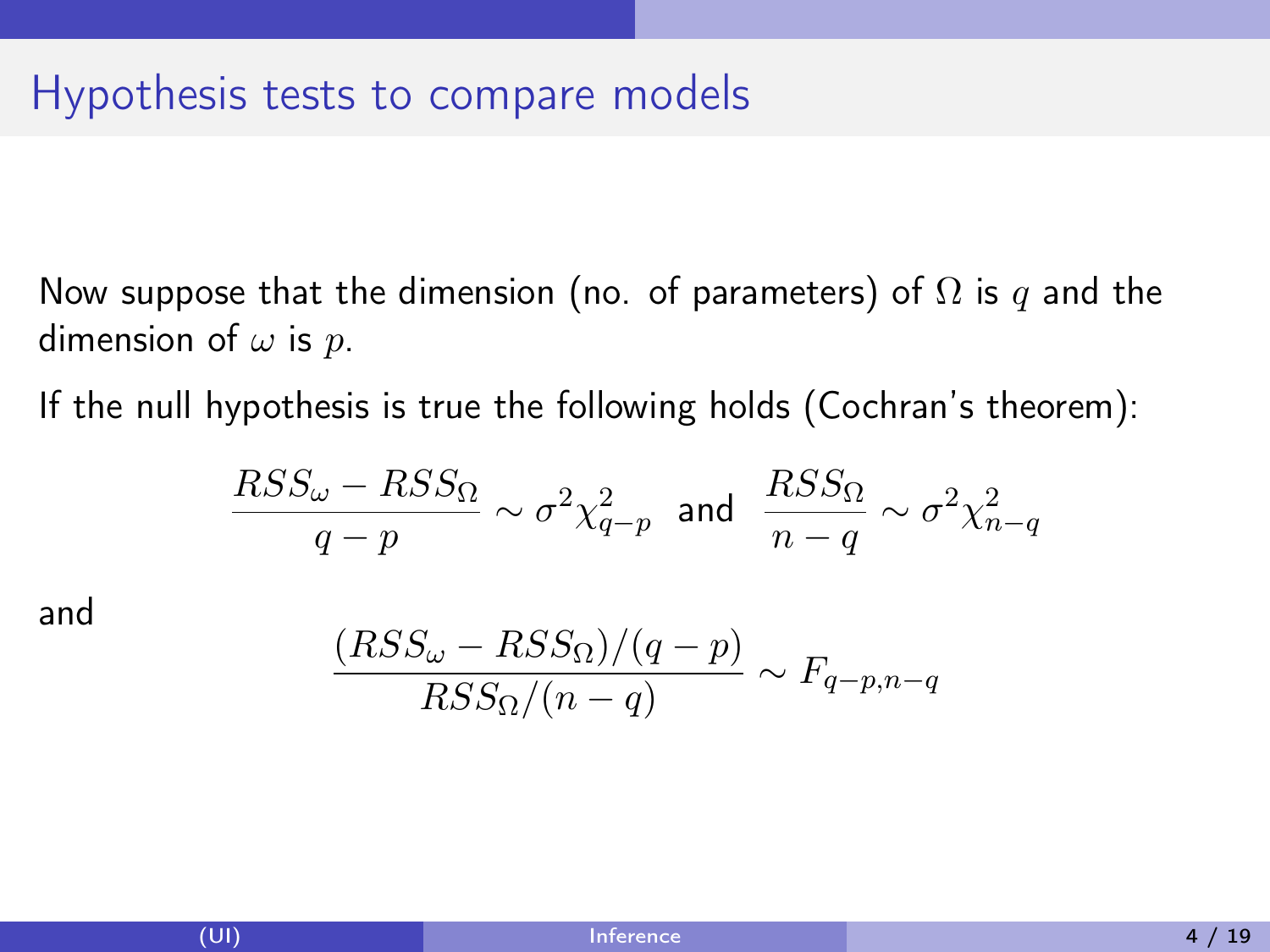Are any of the predictors useful in predicting the response?

- Full model  $(\Omega)$ :  $y = X\beta + \varepsilon$ , where X is a full rank  $n \times p$  matrix.
- Null model ( $\omega$ ):  $y = \mu + \varepsilon$ , predict y by the mean.

If the null hypothesis is true the following holds:

$$
\frac{(SSY - RSS)/(p-1)}{RSS/(n-p)} \sim F_{p-1,n-p}
$$

Thus we would reject the null hypothesis if  $F > F_{(1-\alpha),p-1,n-p}$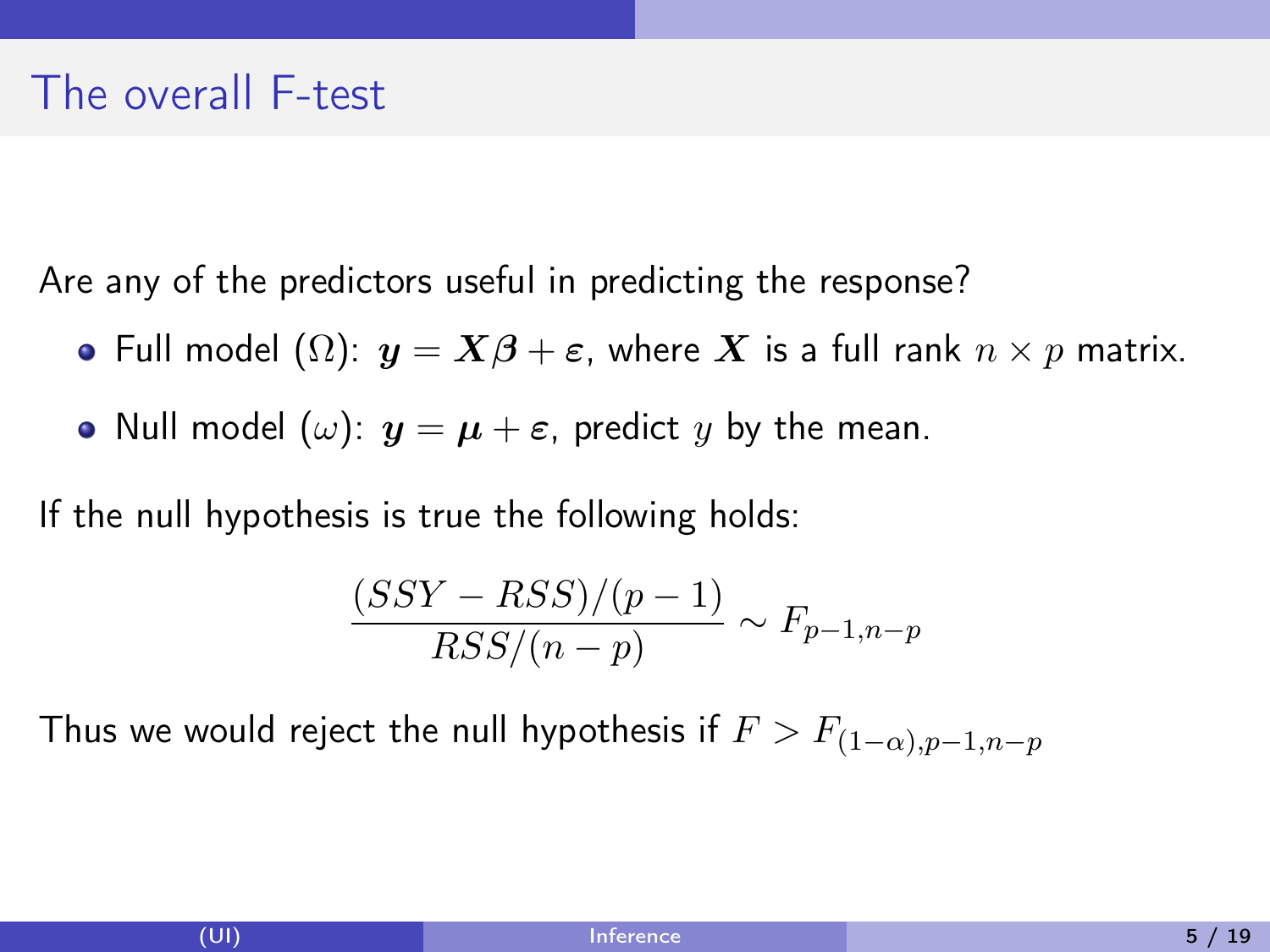### Hypothesis tests to compare models

- Rejecting the null does not imply that the alternative model is the best model.
	- We don't know whether all the predictors are required to predict the response or just some of them.
	- Other predictors, not included in the model, might also be added (for example quadratic terms in the existing predictors).
- Either way, the overall F-test is just the beginning of an analysis and not the end.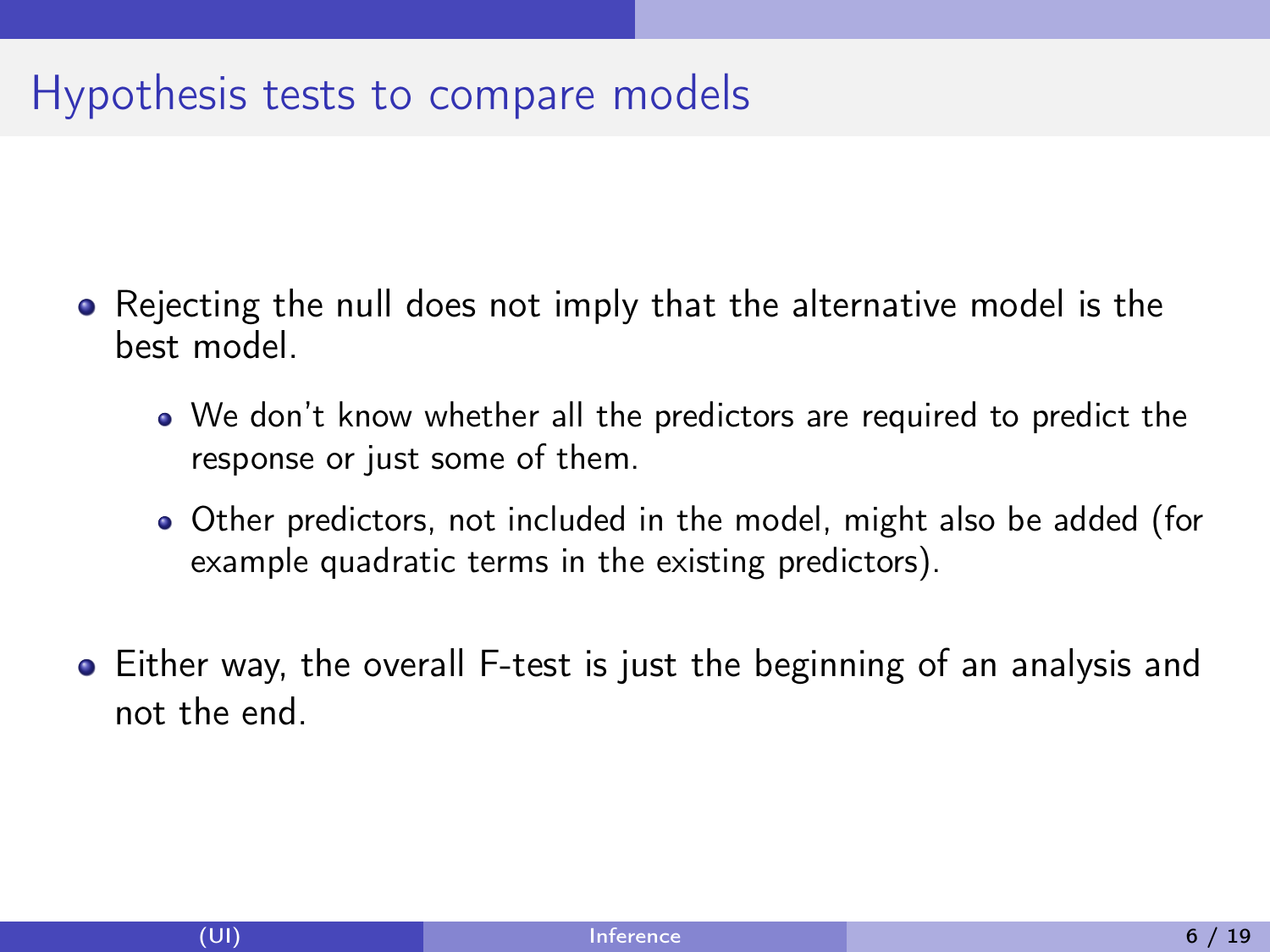## Performing the F-test in R

- $\bullet$  Fit the larger model using  $lm()$  and store it in an lm-object (fit. 1)
- Fit the smaller model using lm() and store it in an lm-object (fit.2)
- Use the anova() function to perform the test (anova(fit.1,fit.2))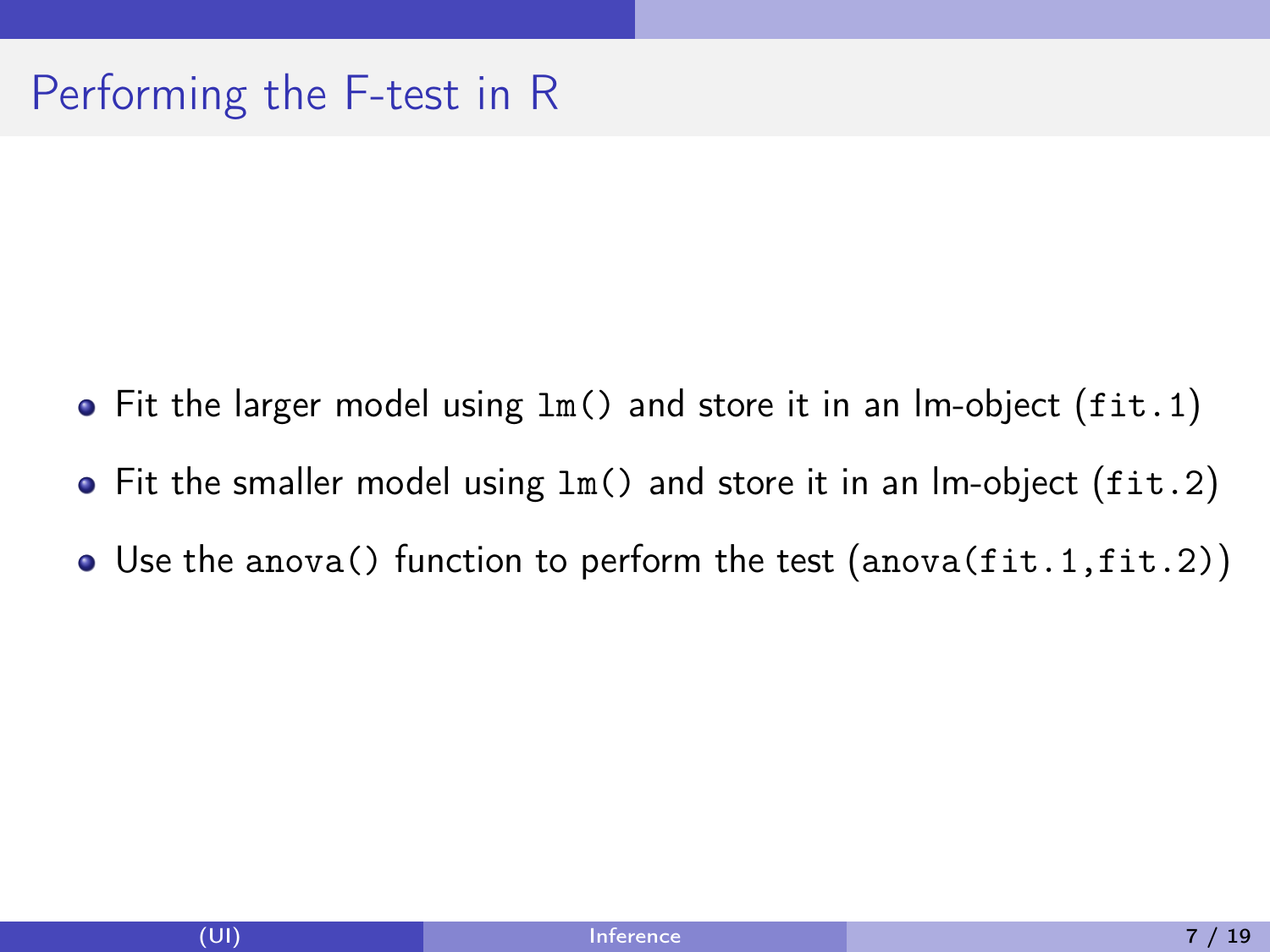The null hypothesis for dropping one particular predictor,  $\beta_i$  from the model would be  $H_0$ :  $\beta_i = 0$ 

The F-test can be set up in the following manner:

- $RSS_{\Omega}$  is the RSS for the model with all the predictors of interest  $(p$  parameters).
- $\bullet$   $RSS_{\omega}$  is the RSS for the model with all the above predictors except predictor i.

The F-statistic may be computed using the formula from above.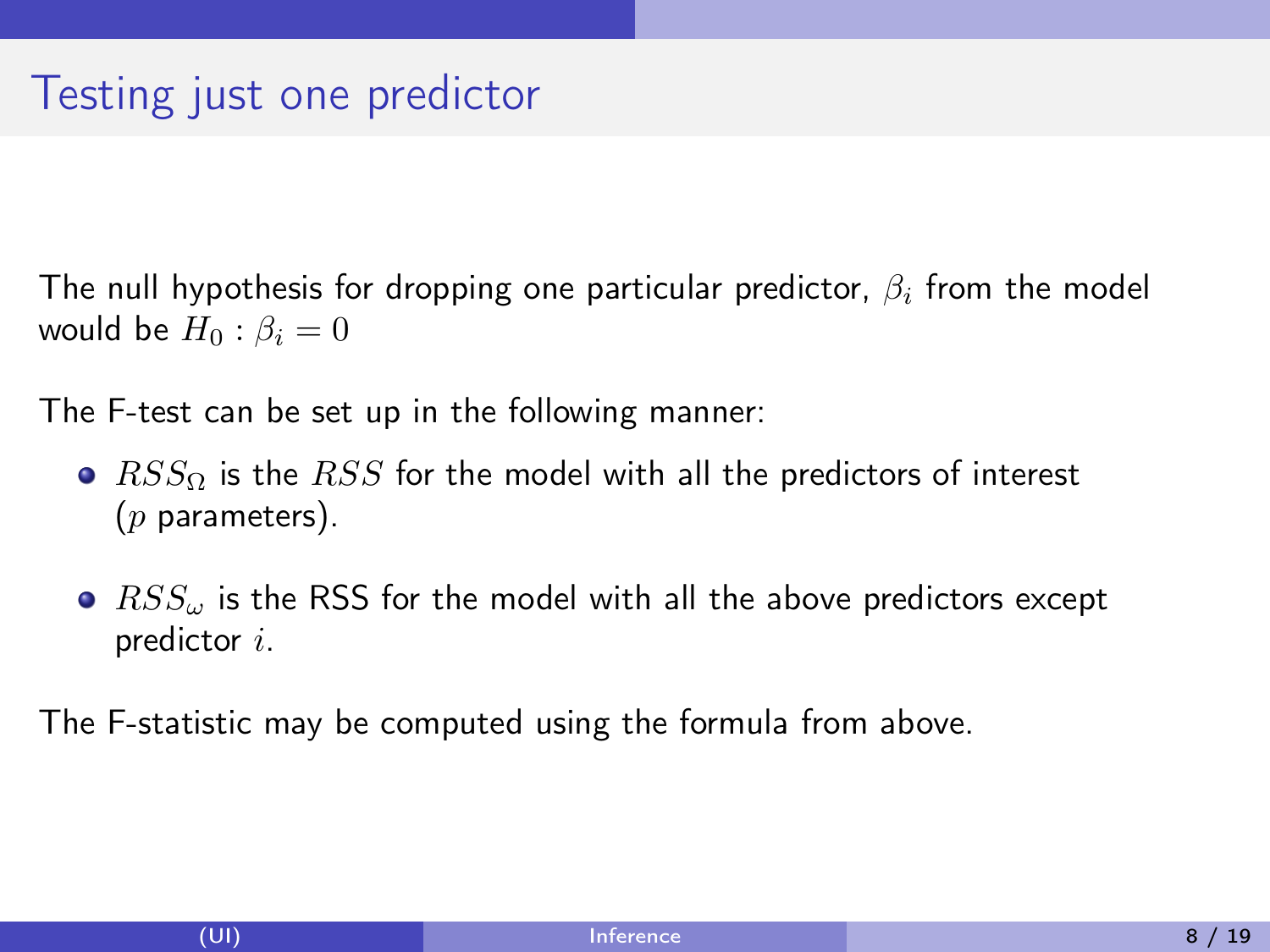### Testing just one predictor

#### An alternative approach to test the hypothesis

$$
H_0: \beta_i=0
$$

is to use a t-statistic:

$$
t_i = \frac{\hat{\beta}_i}{se(\hat{\beta}_i)}
$$

The null hypothesis should be rejected if  $t>t_{1-\alpha/2,n-p}.$ 

The two approaches, using the F- and the t-test, are identical.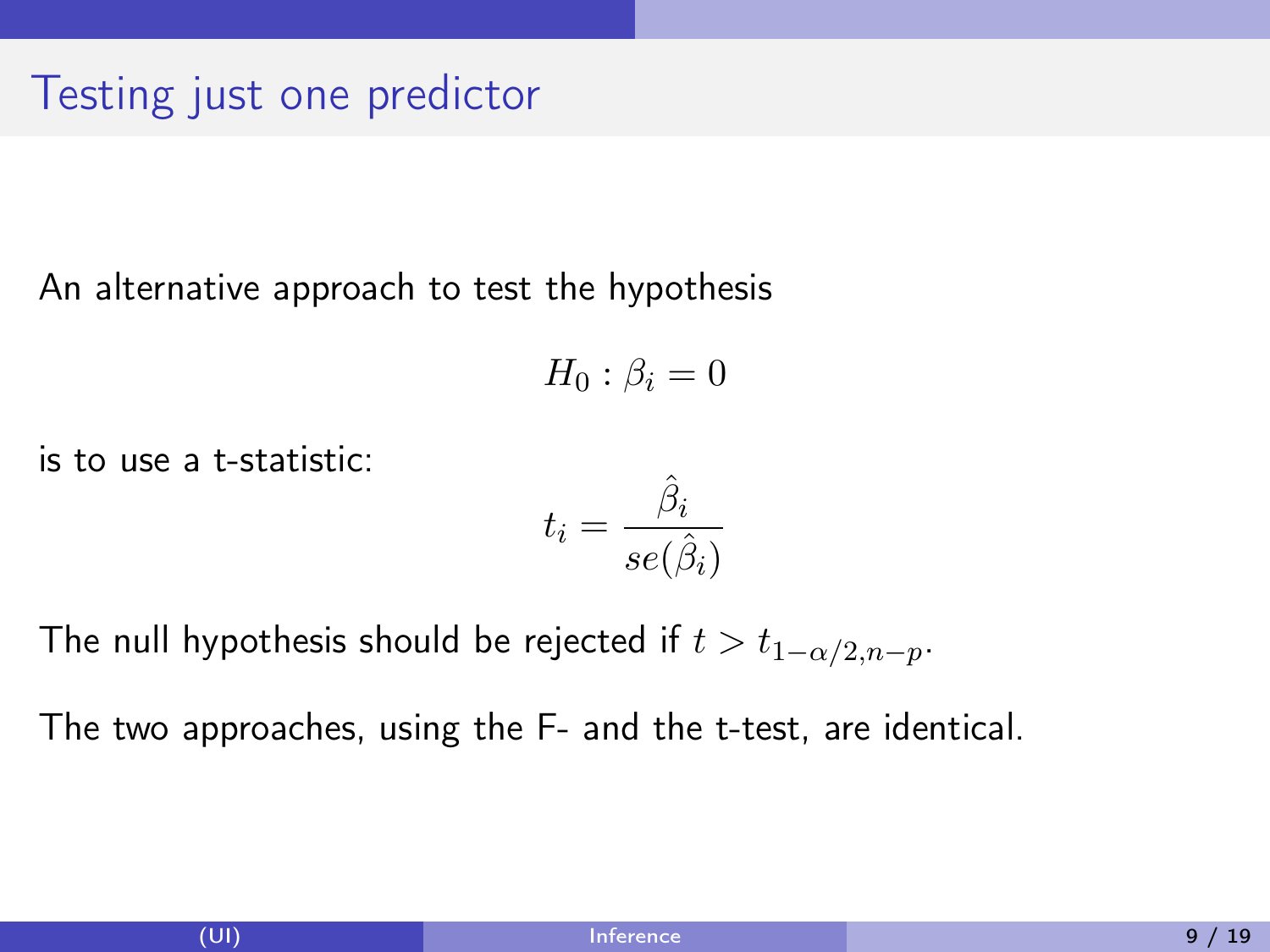## Testing a pair of predictors

- Except in special circumstances, dropping one variable from a regression model causes the estimates of the other parameters to change.
- This means that we might find that after dropping some variable  $X_i$ that a test of the significance of another variable  $X_k$  shows that it should be included in the model even though it was not significant when  $X_i$  was in the model.
- Therefore: remove one variable at a time from the model.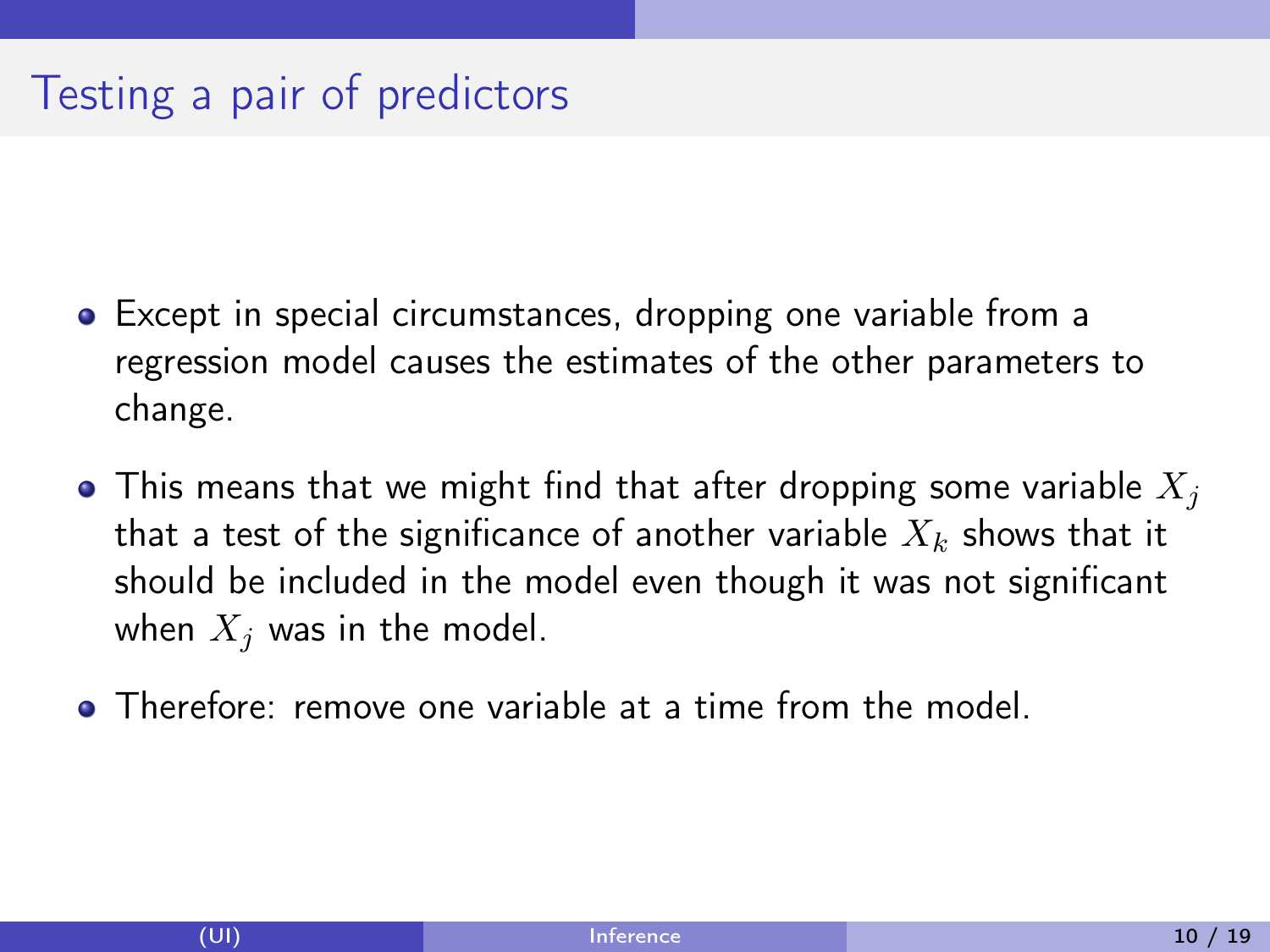### Testing the predictors

- Variables where the p-value is less than  $\alpha$  are said to be *significant*.
- Variables where the p-value is greater than  $\alpha$  are said to be nonsignificant.
- It is not clear cut when to remove a variable from the model:
	- if p-value  $> 0.25$  we *usually* remove the variable.
	- if  $\alpha$  < p-value < 0.25 we usually keep the variable.
	- if p-value  $< \alpha$  we keep the variable.
- When performing more than one test we need to think about multiplicity issues...

We will look more closely into model selection in Chapter 10.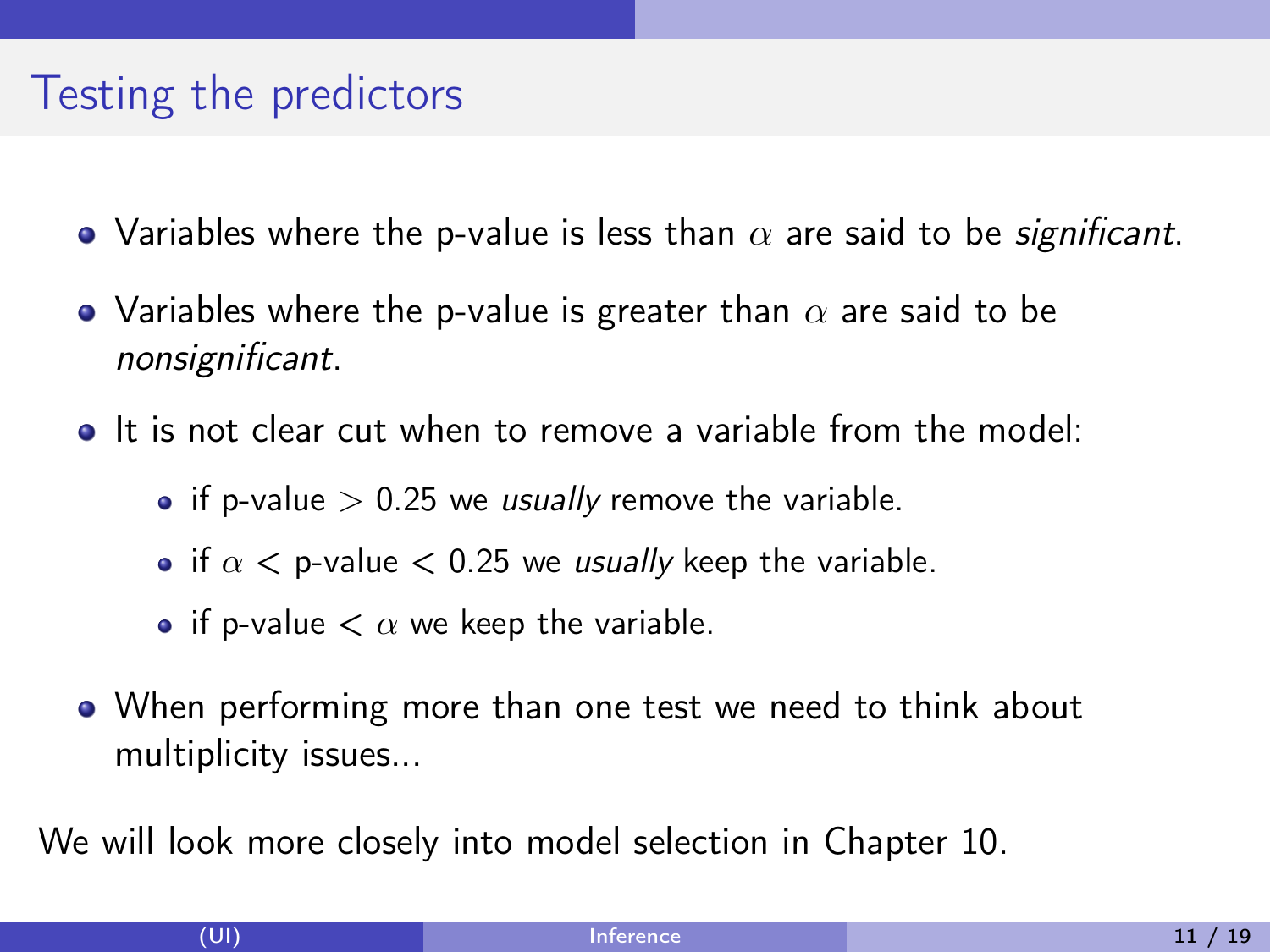## Concerns about Hypothesis Testing

- **•** Sampling
- Power/lack of power
- Inference depends on the correctness of the model
- Statistical significance is not equivalent to practical significance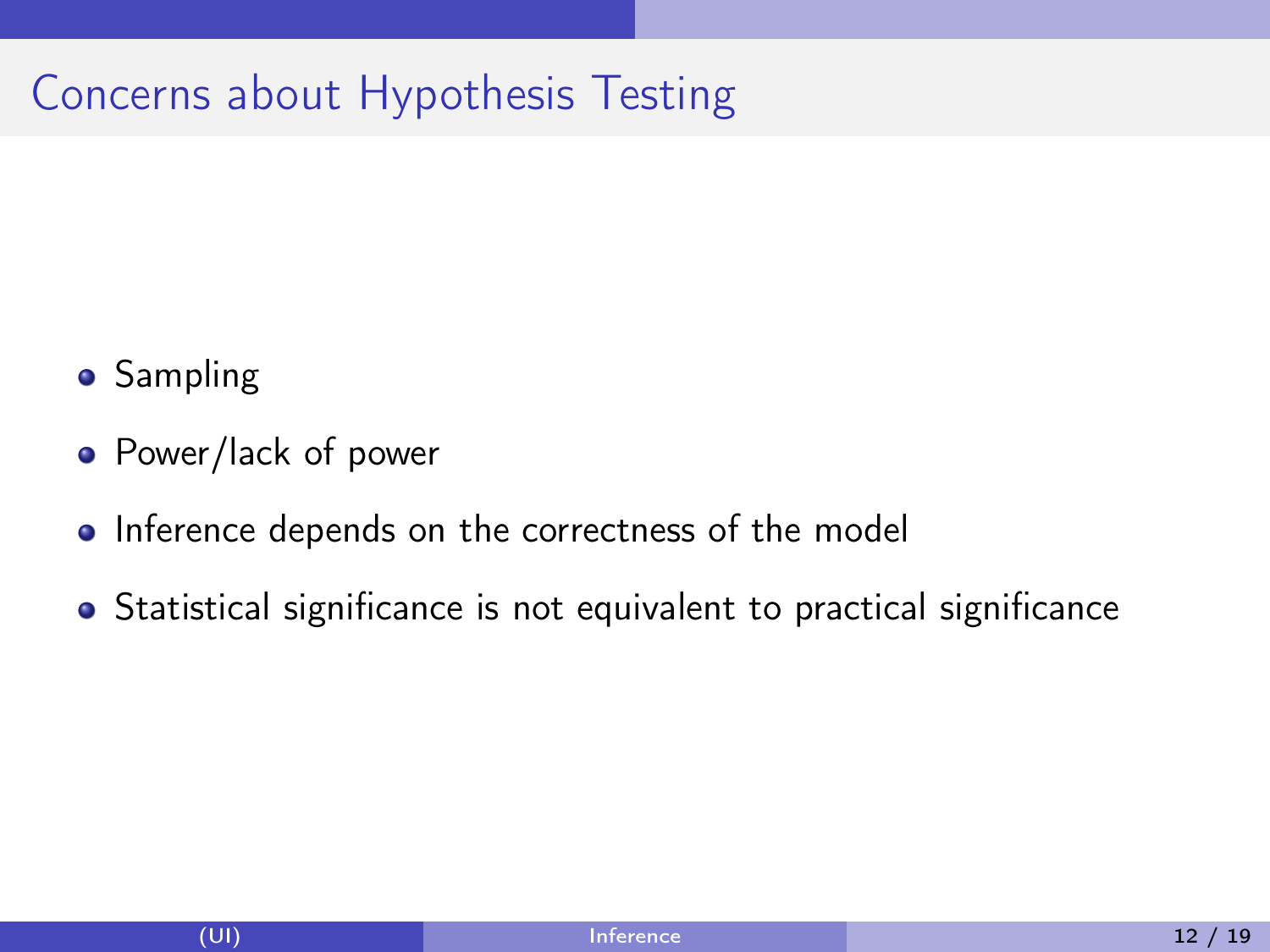## Confidence intervals

- Confidence intervals provide an alternative way of expressing the uncertainty in our estimates.
- Closely linked to the tests that we have already constructed.
- The confidence region provides a lot more information than a single hypothesis test in that it tells us the outcome of a whole range of hypotheses about the parameter values.
- The confidence region tells us about plausible values for the parameters in a way that the hypothesis test cannot. This makes it more valuable.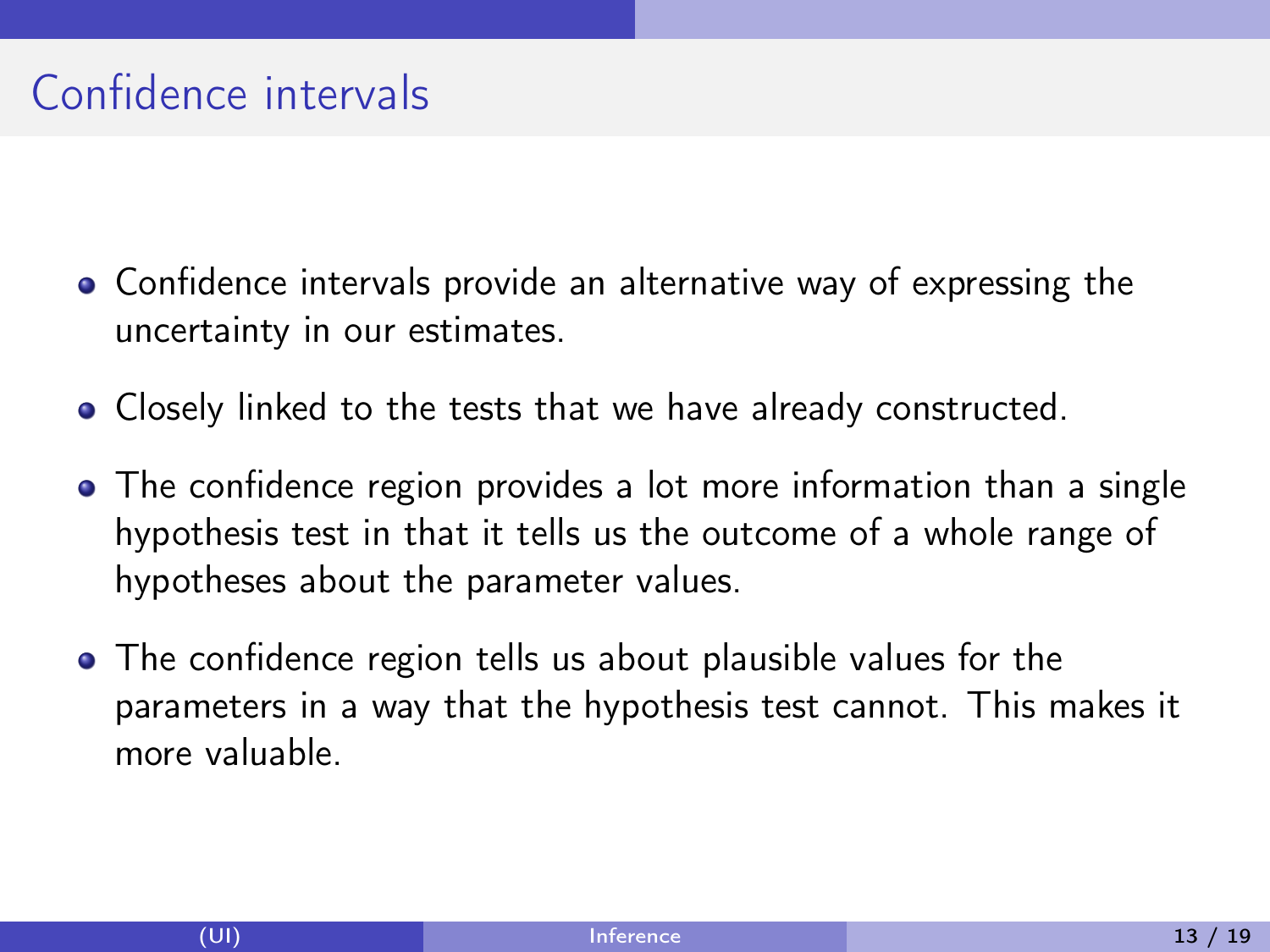Confidence intervals constructed for each parameter individually take the general form of

estimate  $\pm$  critical value  $\times$  s.e. of esitmate

or specifically in this case

$$
\hat{\beta}_i \pm t_{(1-\alpha/2),n-p} \hat{\sigma} \sqrt{(X^T X)^{-1}_{ii}}
$$

These can be found using the confint() function in R. Joint confidence intervals are sometimes used when the  $\hat{\beta}$ 's are heavily correlated.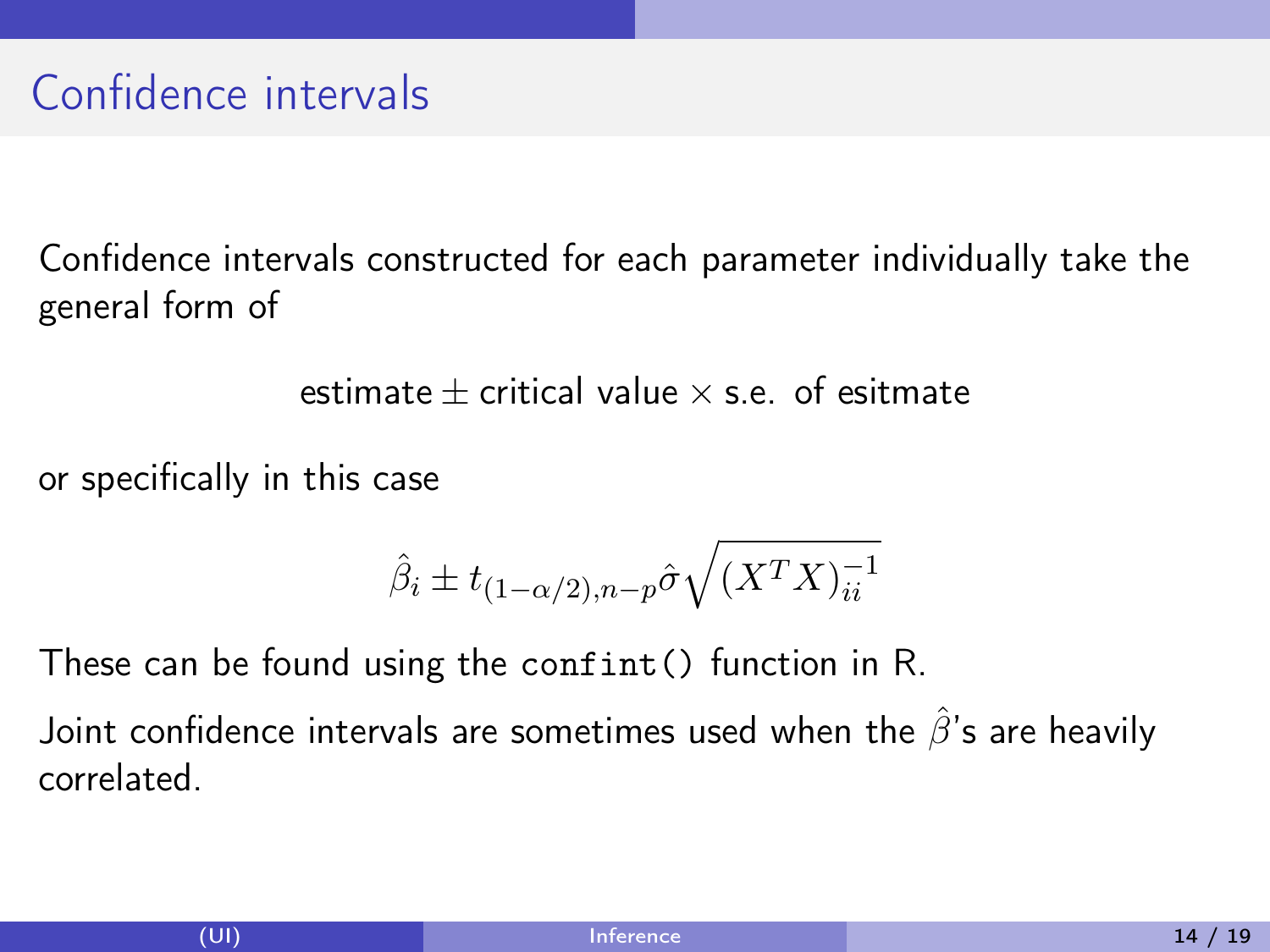## Confidence intervals for predictions - prediction intervals

- Given a new set of predictors,  $x_0$  the predicted response can be fond with  $\hat{y}_0 = \boldsymbol{x_0^T}\boldsymbol{\hat{\beta}}$ .
- We need to distinguish between between predictions of the future mean response and predictions of future observations.
- Most times, we will want the latter case, the *prediction interval*, while the first case, the confidence interval, is less common.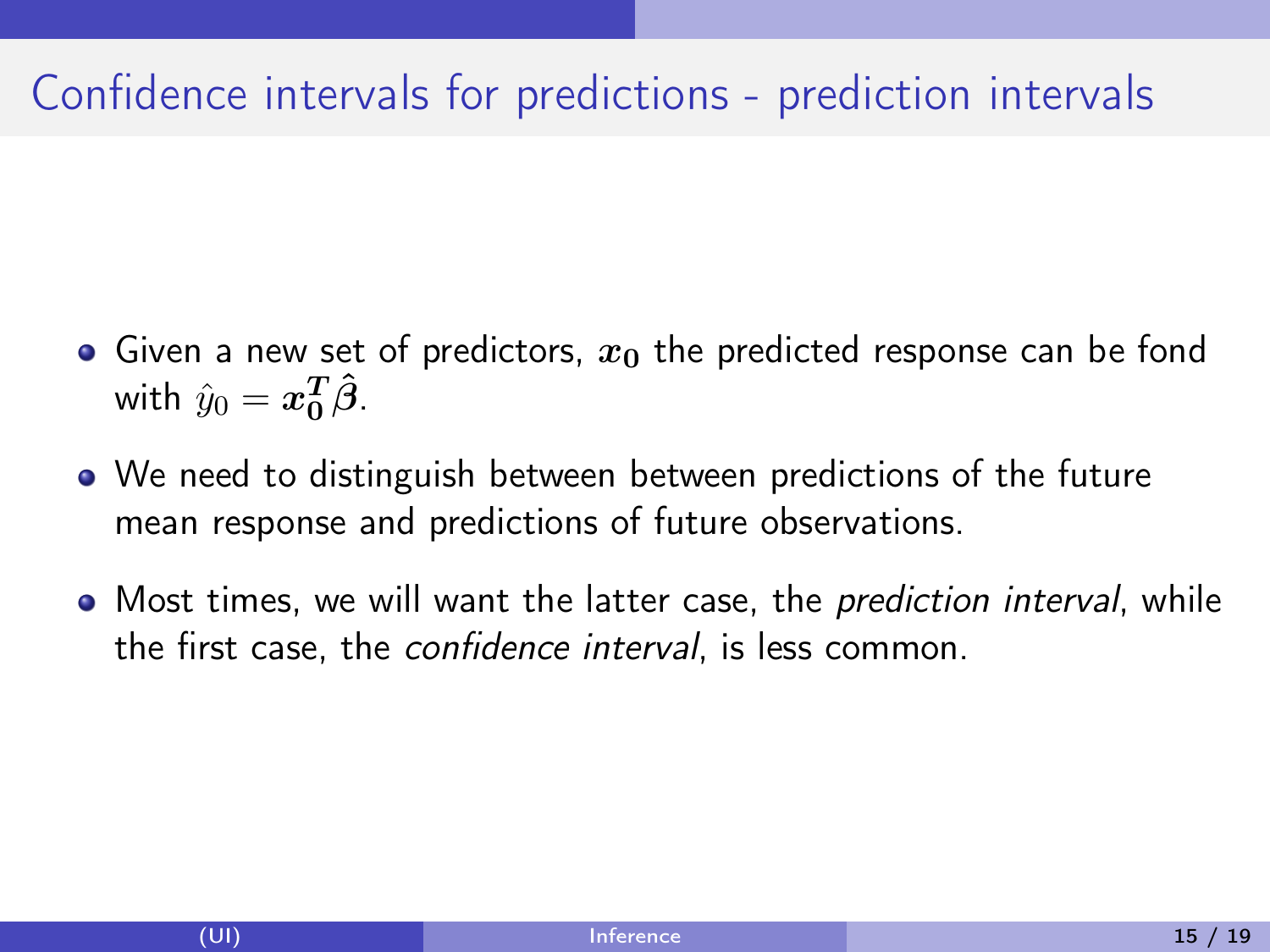#### Confidence intervals for predictions - prediction intervals

A 100 ·  $(1 - \alpha)$  % prediction interval is

$$
\hat{y}_0 \pm t_{(1-\alpha/2),n-p} \hat{\sigma}\sqrt{1 + \pmb{x_0^T}(\pmb{X^T X})^{-1}\pmb{x_0}}
$$

and a  $100 \cdot (1 - \alpha)$  % confidence interval is

$$
\hat{y}_0\pm t_{(1-\alpha/2),n-p}\hat{\sigma}\sqrt{x_0^T(\boldsymbol X^T\boldsymbol X)^{-1}x_0}
$$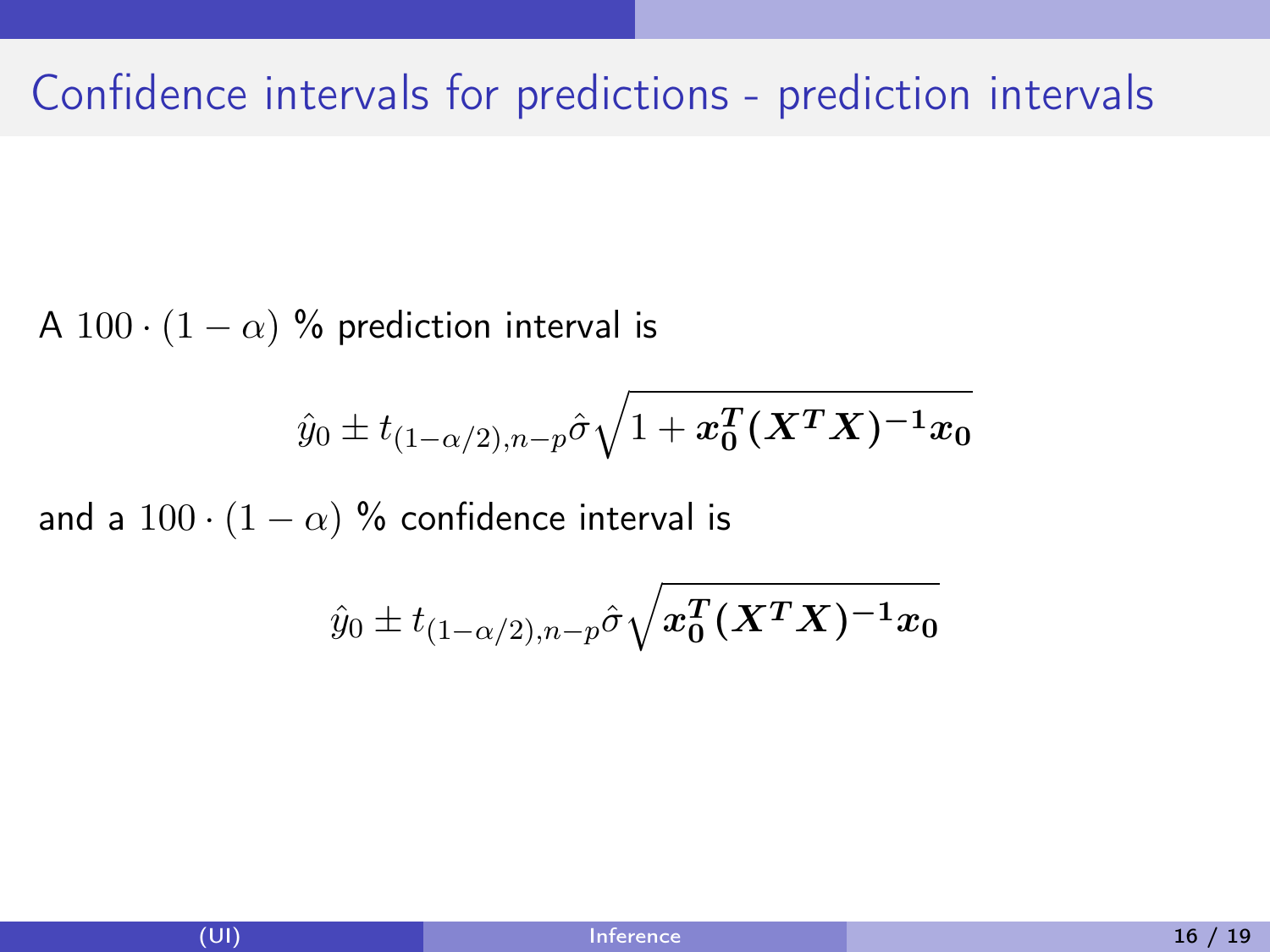## **Identifiability**

The least squares estimate is the solution to the normal equations:

$$
X^TX\hat{\beta} = X^Ty
$$

where X is an  $n \times p$  matrix.

- If  $X^T X$  singular and cannot be inverted there will be infinitely many solutions to the normal equations and  $\hat{\beta}$  is at least partially unidentifiable.
- $\bullet$  Unidentifiability will occur when X is not of full rank, that is when its columns are linearly dependent.
- With observational data, unidentifiability is usually caused by some oversight.
- We will look more into unidentifiability when we talk about ANOVAs.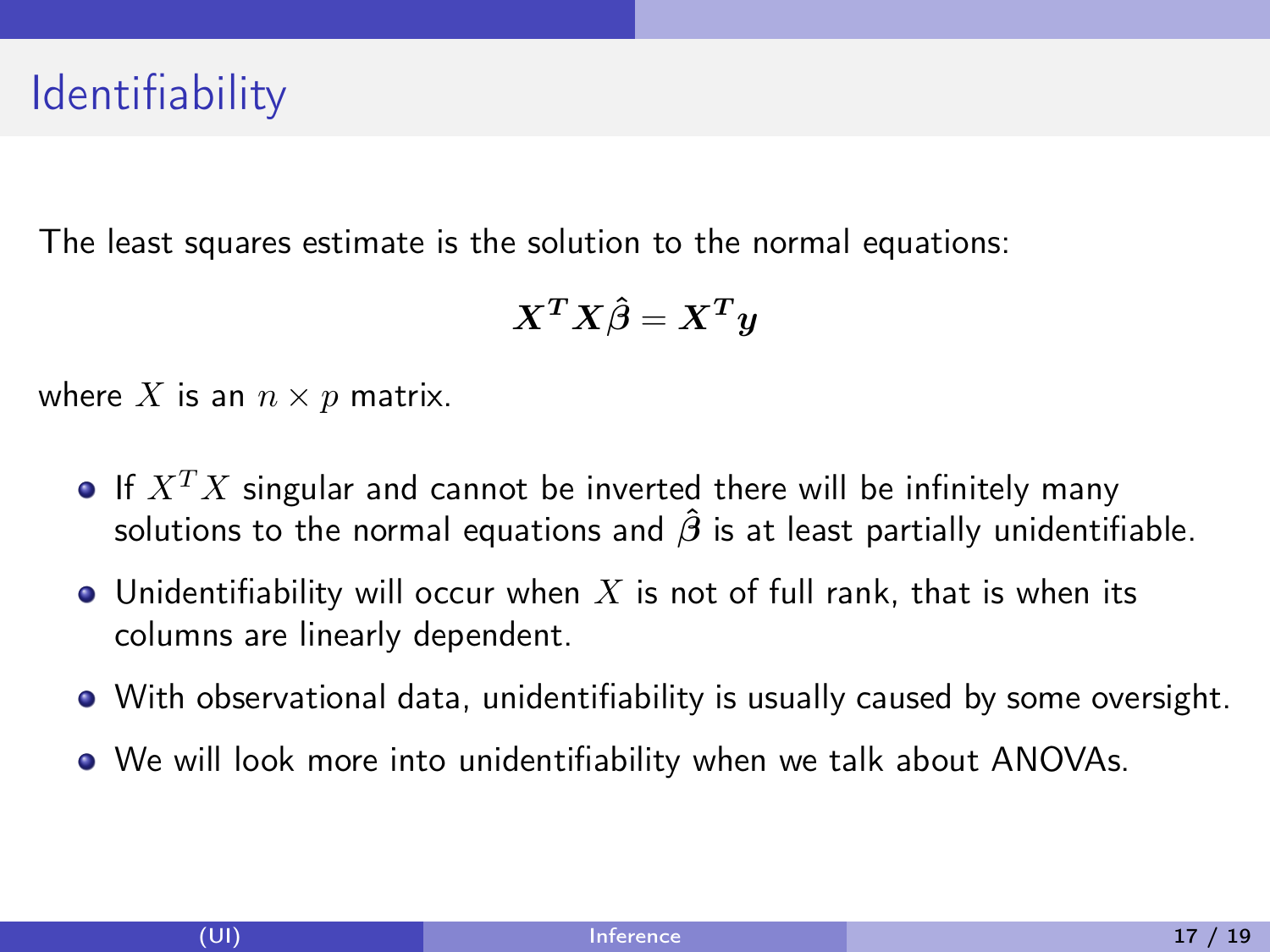## What can go wrong in MLR?

- Source and quality of the data
- **•** Error component
- Structural Component